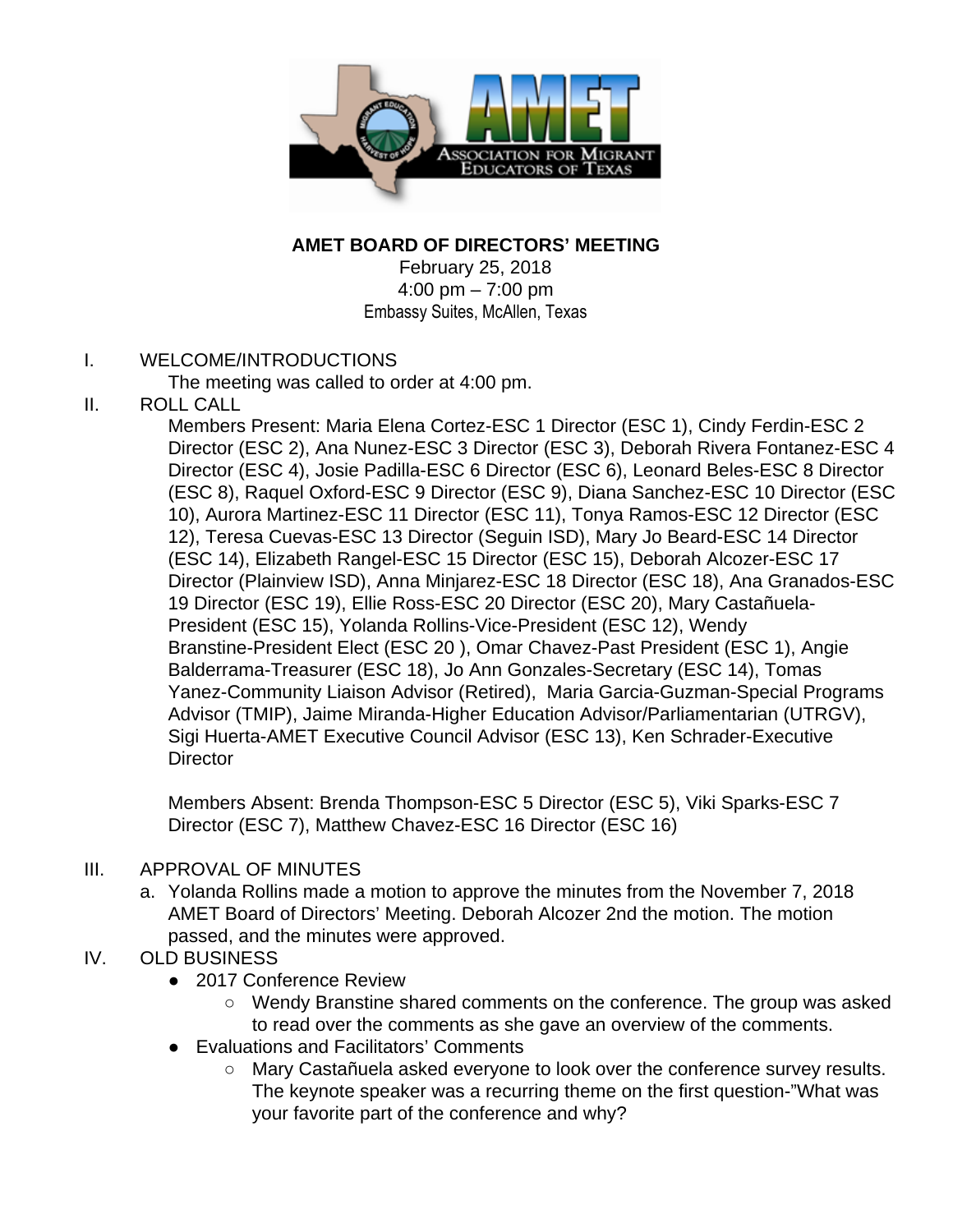- Leonard Beles suggested that there should be a vetting process and that we could possibly limit the presentation to fifteen minutes rather than a thirty minute presentation.
- Diana Sanchez suggested a video snip of what and how the speaker would present. This would be sent in for review.
- Maria Garcia-Guzman mentioned that she does screen/interview the final speakers selected and makes the decision.
- Aurora Martinez suggested having a one-on-one interview on stage with the speaker so that we do not worry about whether or not the presenter is a good public speaker.
- Deborah Alcozer suggested a Facebook Live interview to have the keynote speaker answer question before coming in.
- Mary Castañuela mentioned that having a keynote speaker that is inspiring and engaging helps set the tone for the conference.
- Second question-What was your favorite session and why?
	- Mary asked everyone what trend was seen.
	- The ID&R session held the majority of the feedback.
	- Maria Elena Cortez suggested shortening the academies to half the time and having repeated session so that those who wanted to attend more than one academy would have the opportunity.
	- Anna Minjares suggested an ID&R academy for new recruiters and one for experienced recruiters.
- Third question-What was your least favorite session and why?
	- Raquel Oxford mentioned comments about the closing session/luncheon, and individuals not being engaged at the end of the day.
	- Mary mentioned many seats were empty at the luncheon, even after rearranging things. Mary also suggested that we look into making the luncheon a brunch, instead. Everyone liked the idea.
- Topics that you would like to hear presented next year:
	- Maria Elena suggested having an ID&R strand at each time slot.
	- Wendy & Mary commented on trying this in the past and it being unsuccessful.
	- Mary mentioned using buzz words like PFS & SDP to listen for the next conference.
- What can we do to improve next year's conference?
	- Mary asked for recommendations via email to her by April 1, 2018.
- AMET Regional Meetings and Feedback
	- Mary shared notes from 2017 Regional Meetings.
	- AMET is trying to get locations more centralized. Most choices are locations where the organization can make money, as the largest migrant population is in South Texas. We are unable to go to extreme locations, so AMET will likely stay with South Padre Island and other central areas. For 2019, the conference will be in San Antonio. It is difficult to please everyone, as every region has their own concerns. The goal is to keep the organization going.
- Fundraising and Door Prizes
	- \$1832 was raised from fundraiser.
	- Other ideas were discussed on how to raise more money. More money was raised by the silent auction than with the drawings. More people are needed to volunteer to help with the table.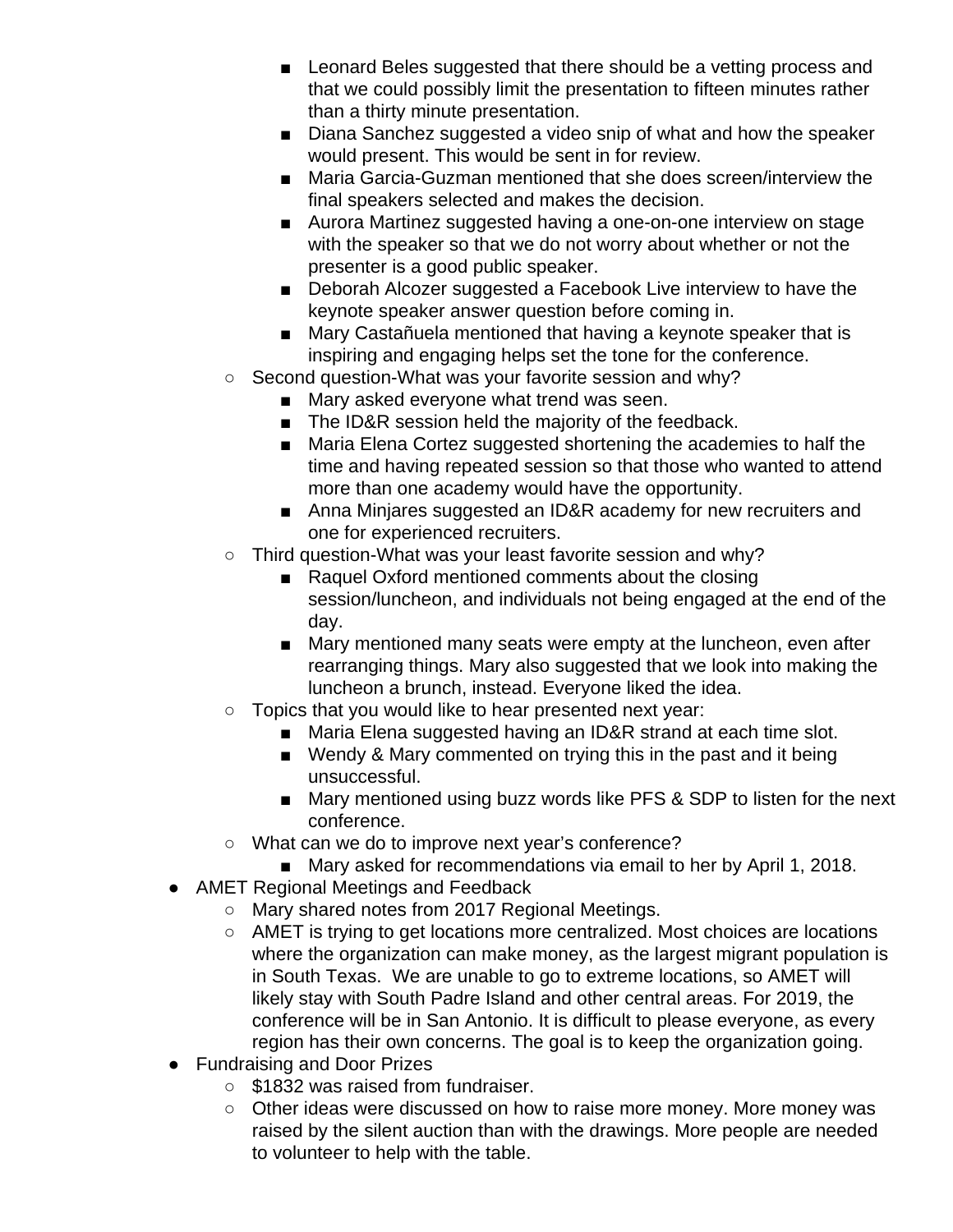- Raquel's concern is that the scholarship fundraiser is not getting the participation that it needs.
- Suggestions included having monthly email blasts of donations from regions.
- Mary asked the group if we wanted to do away with the silent auction and raffle. The group chose to do away with the silent auction and raffle.
- Another suggestion for fundraising was creating a GoFundMe type of account for the scholarships.
- Other Items

# V. NEW BUSINESS

- 2018 General Budget Review and Approval
	- o Ken gave a general overview of the budget. There was a conference surplus because of food costs and working efficiently. For 2018, the budget will be \$165,000 for the conference, scholarships, planning, and all other areas. There are anticipated revenues of \$164,000. We are close to a zero balance. When we get into conference planning meetings for the conference, we can better plan on how to save money.
- AMET Webmaster
	- o Mary gave an update on the new webmaster. Dr. Robert Meaux has already been active in working on the website.
- Recruitment and Retention of Membership/Conference Attendance
	- o Mary asked the group to submit ideas to her via email.
	- o A list of conference theme ideas was passed out to the group to vote upon the 2018 Conference theme.
	- o Themes voted upon: A Bounty of Migrant Blessings; Growing Future Leaders-Planting the Seed of Education Today to Harvest the Leader of Tomorrow; Migratory Connections: Planting, Growing, Harvesting; Planting Dreams; Harvesting Pearls of Hope; Planting Seeds Today-Harvesting (Cultivating) Leaders Tomorrow; Inspire, Advocate, Cultivate
- 2018 Conference Theme

## o **Migrant Education: Inspire, Advocate, Cultivate**

- 2018 Conference Artwork
	- o The organization will put together an artwork contest that will be used in the conference theme. There will be a \$500 scholarship to the winner. The scholarship will be awarded upon completion of high school and may be used toward any post-secondary education. The contest will be open to all high school eligible Migrant students. Regional directors will be in charge of collecting artwork.

## VI. COMMITTEE UPDATES/CHAIR ASSIGNMENTS

- By-Laws
	- o Tomas Yanez gave an update of the changes made to the by-laws. Tomas asked the group to contact any of the by-laws committee if any changes are needed.
- Nominations/Elections
	- o Even numbered regions are up for elections.
	- o AMET positions up for elections include President-Elect and Secretary.
- Scholarships
	- o Wendy gave an update to the scholarships. 137 applications were submitted. 12 graduating senior scholarship and 3 undergraduate scholarships are available. Wendy reminded the group of the submission requirements.
- **Public Relations/Website**